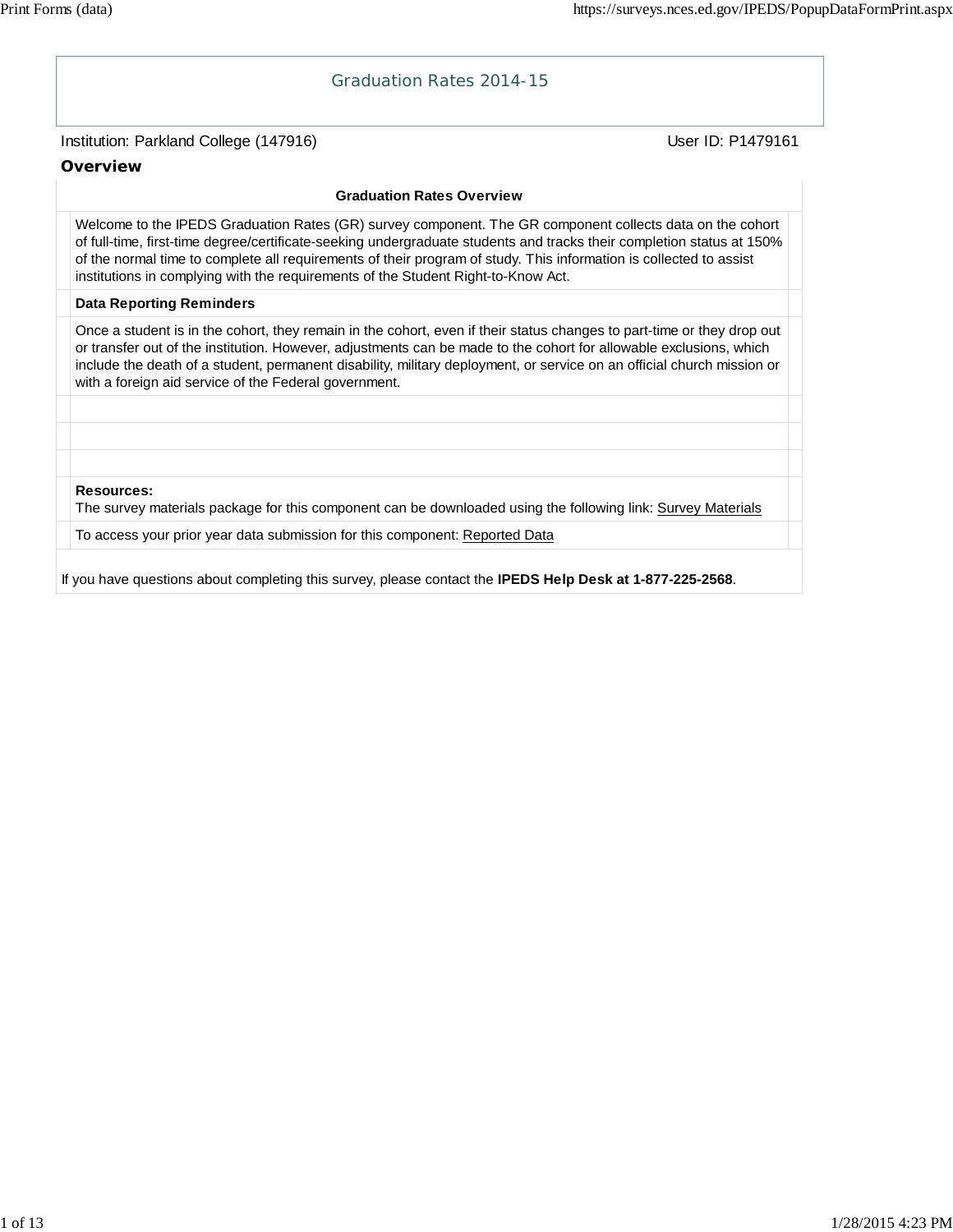Institution: Parkland College (147916) November 2012 12: P1479161

#### **Graduation Rates - Establishing cohort**

**Based on your institution's response to the predominant calendar system question (B3) on the Institutional Characteristics Header survey component from the IPEDS Fall 2014 data collection, your institution must report graduation rates data using a:**

**Fall Cohort**

*A fall cohort is used by institutions with standard academic terms (semester, trimester, quarter, 4-1-4). A full-year cohort is used by institutions offering primarily occupational/vocational programs and operating on a continuous basis.*

#### **Cohort of full-time, first-time degree/certificate-seeking undergraduate students**

- **Report Hispanic/Latino individuals of any race as Hispanic/Latino**
- **Report race for non-Hispanic/Latino individuals only**

Please review the data in the initial cohort column and re-enter the cohort data making any necessary corrections for omissions, erroneous reporting, or where better information regarding race/ethnicity or gender is available. Institutions must continue to report using the new race/ethnicity categories. For information and assistance with this, please visit the IPEDS Race/Ethnicity Information Center.

| Men                                       |                  |                |  |
|-------------------------------------------|------------------|----------------|--|
| Screen 1 of 4                             | Cohort year 2011 |                |  |
|                                           | Initial cohort   | Revised cohort |  |
| Nonresident alien                         | 0                | 0              |  |
| Hispanic/Latino                           | 23               | 22             |  |
| American Indian or Alaska Native          | 2                | $\overline{a}$ |  |
| Asian                                     | 8                | 8              |  |
| Black or African American                 | 91               | 90             |  |
| Native Hawaiian or Other Pacific Islander | 2                | $\overline{2}$ |  |
| <b>White</b>                              | 217              | 213            |  |
| Two or more races                         | 1                | $\mathbf{1}$   |  |
| Race and ethnicity unknown                | 120              | 118            |  |
| <b>Total men</b>                          | 464              | 456            |  |

# Women Screen 1 of 4 Cohort year 2011 Initial cohort Revised cohort Nonresident alien 0 0 Hispanic/Latino 12 12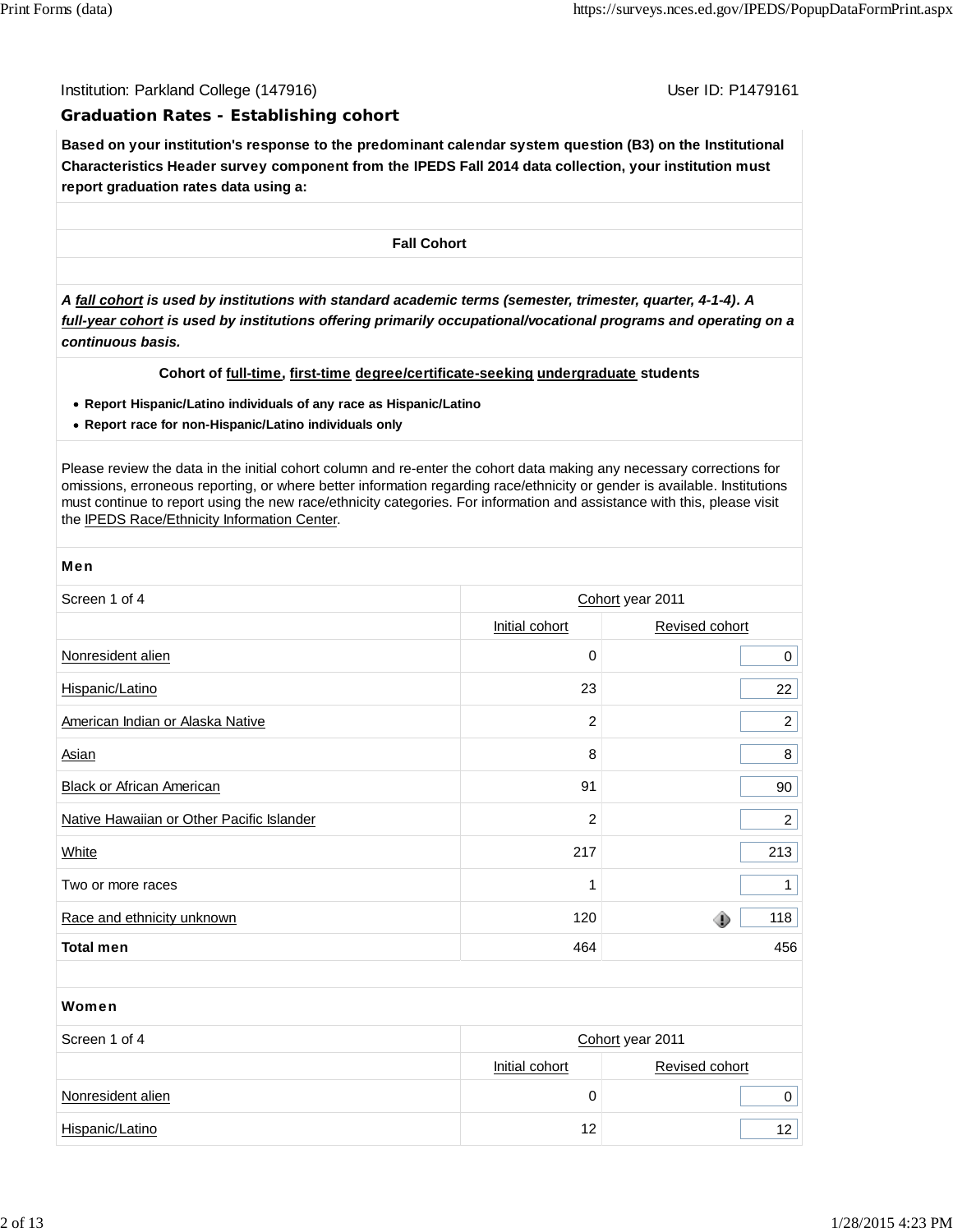| American Indian or Alaska Native          | 2   | 2   |
|-------------------------------------------|-----|-----|
| Asian                                     | 4   | 4   |
| <b>Black or African American</b>          | 69  | 69  |
| Native Hawaiian or Other Pacific Islander | 0   | 0   |
| White                                     | 122 | 121 |
| Two or more races                         | 0   | 0   |
| Race and ethnicity unknown                | 67  | 66  |
| <b>Total women</b>                        | 276 | 274 |
|                                           |     |     |
| Total men + women                         | 740 | 730 |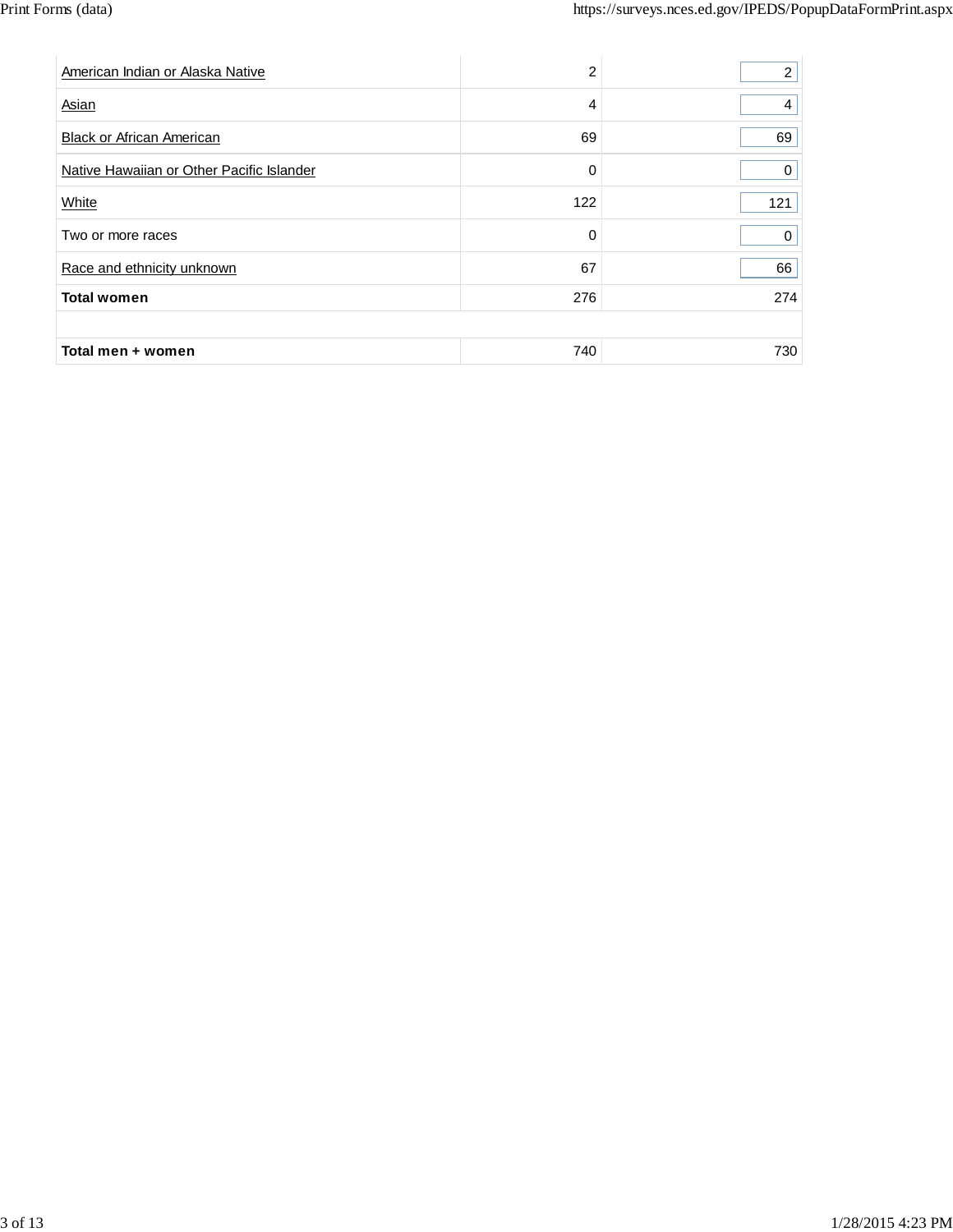#### Institution: Parkland College (147916) November 2012 12: P1479161

#### **Graduation Rates - Completers within 150%**

#### **Cohort of full-time, first-time degree/certificate-seeking undergraduate students**

**In the columns below, report the status of the 2011 cohort of full-time, first-time degree/certificate-seeking undergraduate students listed in Column 10. Those who completed their program within 150% of normal time as of August 31, 2014 should be reported in either Column 11 or 12, depending on the length of the program completed.**

- **Report Hispanic/Latino individuals of any race as Hispanic/Latino**
- **Report race for non-Hispanic/Latino individuals only**

#### Men

| Screen 2 of 4                                |                | Cohort year 2011                                                                        |                                                                                         |                           |  |  |
|----------------------------------------------|----------------|-----------------------------------------------------------------------------------------|-----------------------------------------------------------------------------------------|---------------------------|--|--|
|                                              |                |                                                                                         | Cohort students who completed their program within<br>150% of normal time to completion | Total                     |  |  |
|                                              | Cohort         | Completers of programs<br>of less than 2 academic yrs<br>(or equivalent)                | Completers of programs of at<br>least 2 but less than 4 academic<br>yrs (or equivalent) | completers<br>within 150% |  |  |
|                                              | (Column<br>10) | (Column 11)                                                                             | (Column 12)                                                                             | (Column 29)               |  |  |
| Nonresident alien                            | $\mathbf 0$    | 0                                                                                       | $\mathsf{O}\xspace$                                                                     | 0                         |  |  |
| Hispanic/Latino                              | 22             | 3                                                                                       | $\mathbf{1}$                                                                            | 4                         |  |  |
| American Indian or<br>Alaska Native          | $\overline{c}$ | 0                                                                                       | 0                                                                                       | 0                         |  |  |
| Asian                                        | 8              | $\pmb{0}$                                                                               | $\mathbf{1}$                                                                            | 1                         |  |  |
| <b>Black or African</b><br>American          | 90             | $\overline{a}$                                                                          | 5                                                                                       | $\overline{7}$            |  |  |
| Native Hawaiian or<br>Other Pacific Islander | $\overline{2}$ | $\mathsf 0$                                                                             | $\mathbf{1}$                                                                            | 1                         |  |  |
| White                                        | 213            | 10                                                                                      | 53                                                                                      | 63                        |  |  |
| Two or more races                            | 1              | 0                                                                                       | 0                                                                                       | $\mathbf 0$               |  |  |
| Race and ethnicity<br>unknown                | 118            | 3                                                                                       | 19                                                                                      | 22                        |  |  |
| <b>Total men</b>                             | 456            | 18                                                                                      | 80                                                                                      | 98                        |  |  |
|                                              |                |                                                                                         |                                                                                         |                           |  |  |
| Women                                        |                |                                                                                         |                                                                                         |                           |  |  |
| Screen 2 of 4                                |                | Cohort year 2011                                                                        |                                                                                         |                           |  |  |
|                                              | Cohort         | Cohort students who completed their program within<br>150% of normal time to completion |                                                                                         | Total                     |  |  |
|                                              |                | Completers of programs<br>of less than 2 academic yrs<br>(or equivalent)                | Completers of programs of at<br>least 2 but less than 4 academic<br>yrs (or equivalent) | completers<br>within 150% |  |  |
|                                              | (Column<br>10) | (Column 11)                                                                             | (Column 12)                                                                             | (Column 29)               |  |  |

Nonresident alien 0 0 0 0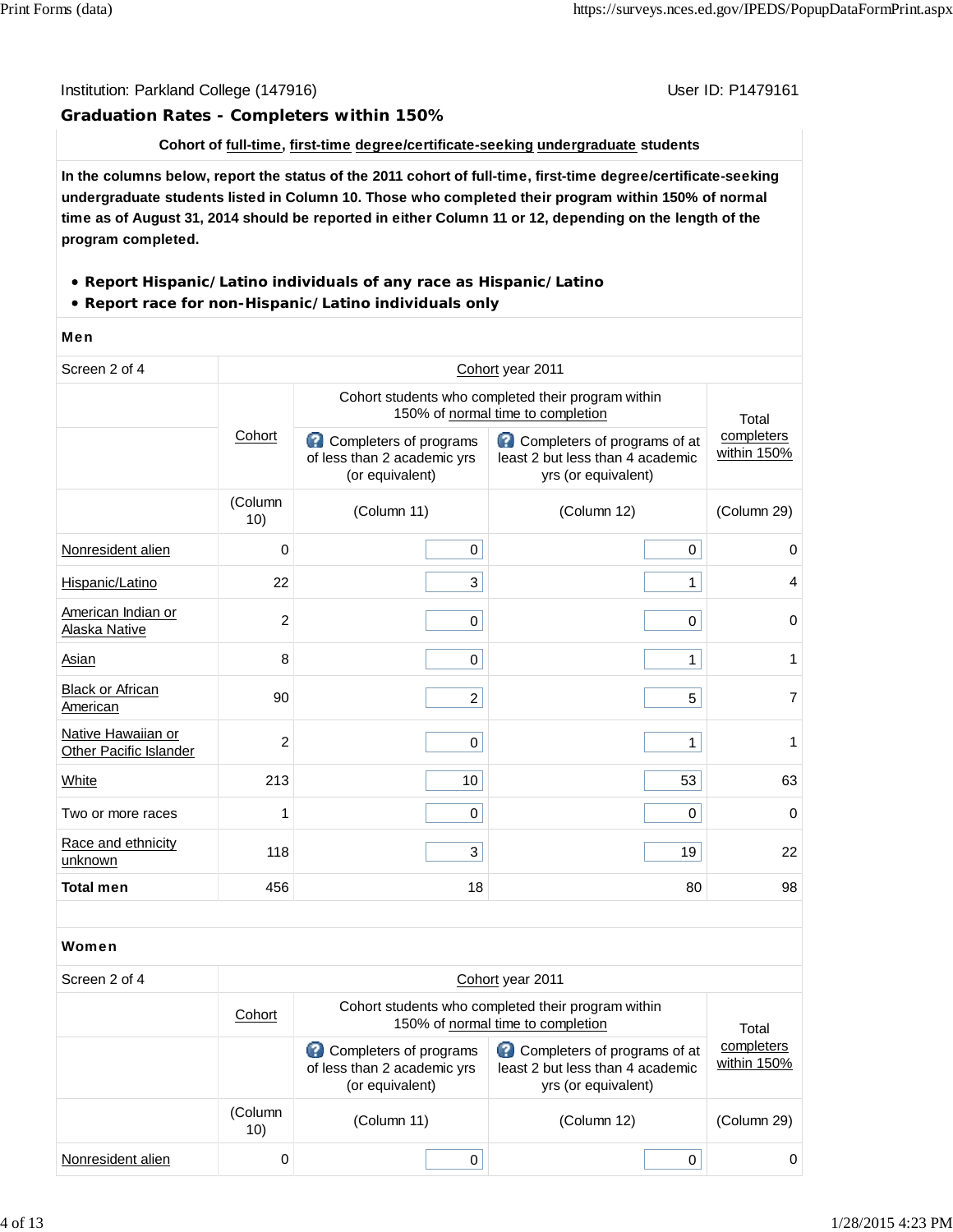| Hispanic/Latino                              | 12             | 1              | 1           | $\overline{c}$ |
|----------------------------------------------|----------------|----------------|-------------|----------------|
|                                              |                |                |             |                |
| American Indian or<br>Alaska Native          | $\overline{2}$ | $\pmb{0}$      | $\mathbf 0$ | $\mathbf 0$    |
| Asian                                        | $\overline{4}$ | $\mathbf 0$    | 1           | 1              |
| <b>Black or African</b><br>American          | 69             | $\mathbf 0$    | 1           | $\mathbf{1}$   |
| Native Hawaiian or<br>Other Pacific Islander | $\mathbf 0$    | 0              | $\mathbf 0$ | $\mathbf 0$    |
| White                                        | 121            | $\overline{c}$ | 31          | 33             |
| Two or more races                            | $\mathbf 0$    | $\mathbf 0$    | $\mathbf 0$ | $\mathbf 0$    |
| Race and ethnicity<br>unknown                | 66             | $\mathbf{1}$   | 13          | 14             |
| <b>Total women</b>                           | 274            | 4              | 47          | 51             |
|                                              |                |                |             |                |
| Total men + women                            | 730            | 22             | 127         | 149            |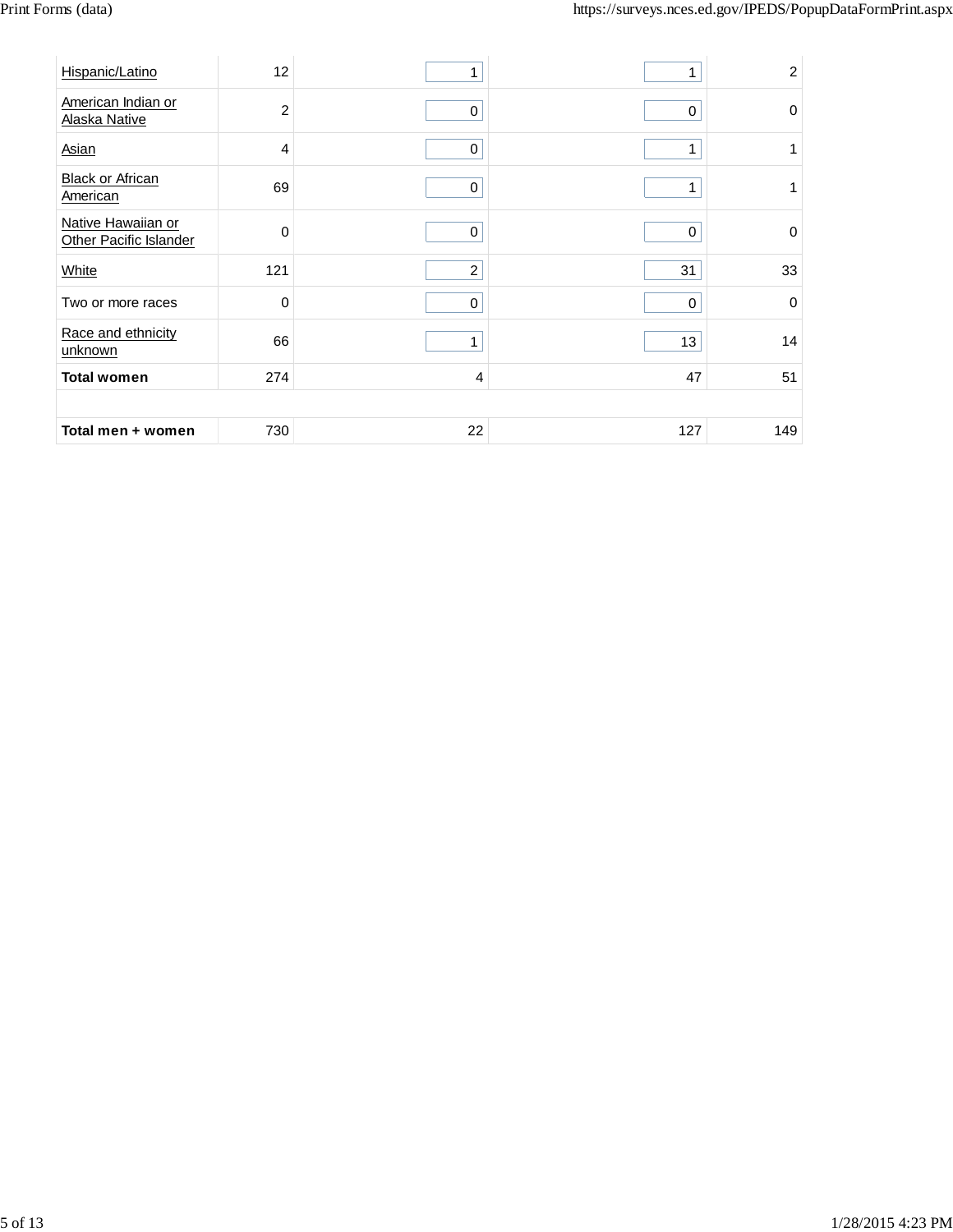#### Institution: Parkland College (147916) November 2012 12: P1479161

#### **Graduation Rates - Transfers/exclusions**

- In the columns below, report the status of those students in the 2011 cohort of full-time, first-time degree/certificate-seeking undergraduate students listed in Column 10 who did not complete a program as of August 31, 2014.
- Report transfers-out who did not complete a program in Column 30. If the mission of your institution includes providing substantial preparation for students to enroll in another eligible institution WITHOUT having completed a program, you must report transfer-out data in Column 30. A school is required to report only on those students that the school knows have transferred to another eligible institution. A school must document that the student actually transferred. If it is not part of your mission, you may report transfer-out data if you wish.
- Report eligible exclusions from the cohort in Column 45. The ONLY allowable categories for this column are: students who died or became permanently disabled students who left school to serve in the armed forces (or have been called up to active duty) students who left school to serve with a foreign aid service of the Federal Government students who left school to serve on an official church mission
- Column 52 [No longer enrolled] will be calculated for you. This includes students who have dropped out as well as those who completed in greater than 150% of normal time.
- $\bullet$ If you do not have any values to report in either Column 30, 45, or 51, you must enter at least one zero in a field on this screen to continue.

#### **Cohort of full-time, first-time degree/certificate-seeking undergraduate students**

- **Report Hispanic/Latino individuals of any race as Hispanic/Latino**
- **Report race for non-Hispanic/Latino individuals only**

#### Men

| Screen 3 of 4                                |                |                                    | Cohort year 2011               |                     |                         |                       |
|----------------------------------------------|----------------|------------------------------------|--------------------------------|---------------------|-------------------------|-----------------------|
|                                              | Cohort         | Total<br>completers<br>within 150% | Total transfer-out<br>students | Total<br>exclusions | Still<br>enrolled       | No longer<br>enrolled |
|                                              | (Column<br>10) | (Column 29)                        | (Column 30)                    | (Column 45)         | (Column<br>51)          | (Column 52)           |
| Nonresident alien                            | 0              | $\pmb{0}$                          | $\pmb{0}$                      |                     | $\pmb{0}$               | 0                     |
| Hispanic/Latino                              | 22             | 4                                  | 8                              |                     | $\mathbf{1}$            | 9                     |
| American Indian or Alaska<br>Native          | $\overline{c}$ | 0                                  | $\mathbf{1}$                   |                     | $\pmb{0}$               | 1                     |
| Asian                                        | 8              | 1                                  | 1                              |                     | 1                       | 5                     |
| <b>Black or African American</b>             | 90             | 7                                  | 33                             |                     | $\overline{\mathbf{4}}$ | 46                    |
| Native Hawaiian or Other<br>Pacific Islander | $\overline{2}$ | 1                                  | 1                              |                     | 0                       | $\Omega$              |
| White                                        | 213            | 63                                 | 65                             |                     | 14                      | 71                    |
| Two or more races                            | 1              | $\mathbf 0$                        | $\mathbf 0$                    |                     | 0                       | 1                     |
| Race and ethnicity unknown                   | 118            | 22                                 | 38                             |                     | 9                       | 49                    |
| <b>Total men</b>                             | 456            | 98                                 | 147                            | $\mathbf 0$         | 29                      | 182                   |
|                                              |                |                                    |                                |                     |                         |                       |
| Women                                        |                |                                    |                                |                     |                         |                       |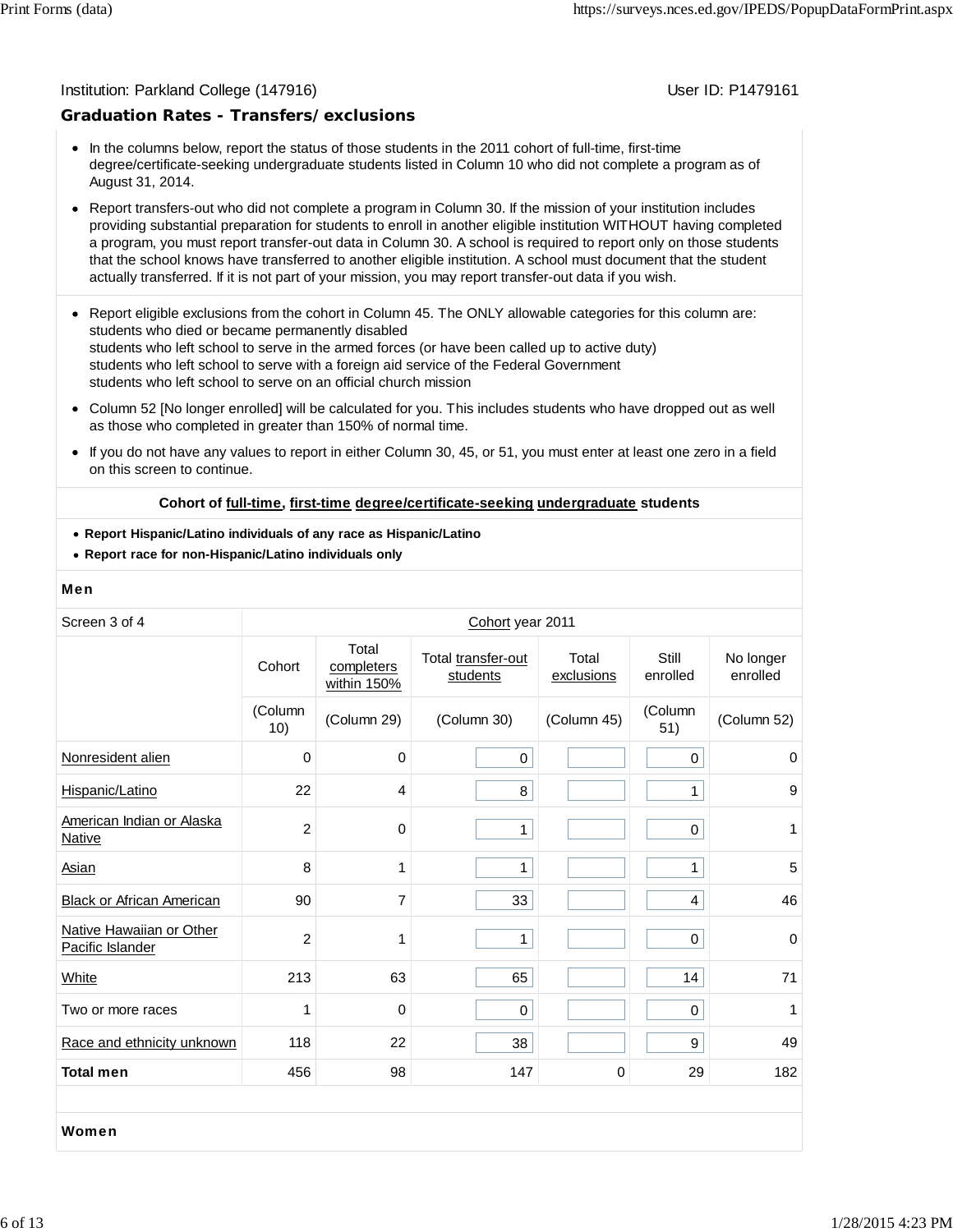| Screen 3 of 4                                |                |                                    | Cohort year 2011               |                     |                   |                       |
|----------------------------------------------|----------------|------------------------------------|--------------------------------|---------------------|-------------------|-----------------------|
|                                              | Cohort         | Total<br>completers<br>within 150% | Total transfer-out<br>students | Total<br>exclusions | Still<br>enrolled | No longer<br>enrolled |
|                                              | (Column<br>10) | (Column 29)                        | (Column 30)                    | (Column 45)         | (Column<br>51)    | (Column 52)           |
| Nonresident alien                            | $\mathbf 0$    | $\mathbf 0$                        | $\mathbf 0$                    |                     | $\mathbf 0$       | $\mathbf 0$           |
| Hispanic/Latino                              | 12             | 2                                  | 4                              |                     | $\pmb{0}$         | 6                     |
| American Indian or Alaska<br>Native          | $\overline{c}$ | 0                                  | $\overline{a}$                 |                     | $\pmb{0}$         | 0                     |
| Asian                                        | 4              | 1                                  | 0                              |                     | $\mathbf{1}$      | 2                     |
| <b>Black or African American</b>             | 69             | 1                                  | 36                             |                     | 9                 | 23                    |
| Native Hawaiian or Other<br>Pacific Islander | $\mathbf 0$    | $\mathbf 0$                        | 0                              |                     | 0                 | $\mathbf 0$           |
| White                                        | 121            | 33                                 | 33                             |                     | 10                | 45                    |
| Two or more races                            | 0              | $\mathbf 0$                        | $\mathbf 0$                    |                     | 0                 | 0                     |
| Race and ethnicity unknown                   | 66             | 14                                 | 31                             |                     | 5                 | 16                    |
| <b>Total women</b>                           | 274            | 51                                 | 106                            | 0                   | 25                | 92                    |
|                                              |                |                                    |                                |                     |                   |                       |
| Total men + women                            | 730            | 149                                | 253                            | $\mathbf 0$         | 54                | 274                   |
| Total in prior year (men and<br>women)       | 935            |                                    | 328                            |                     |                   |                       |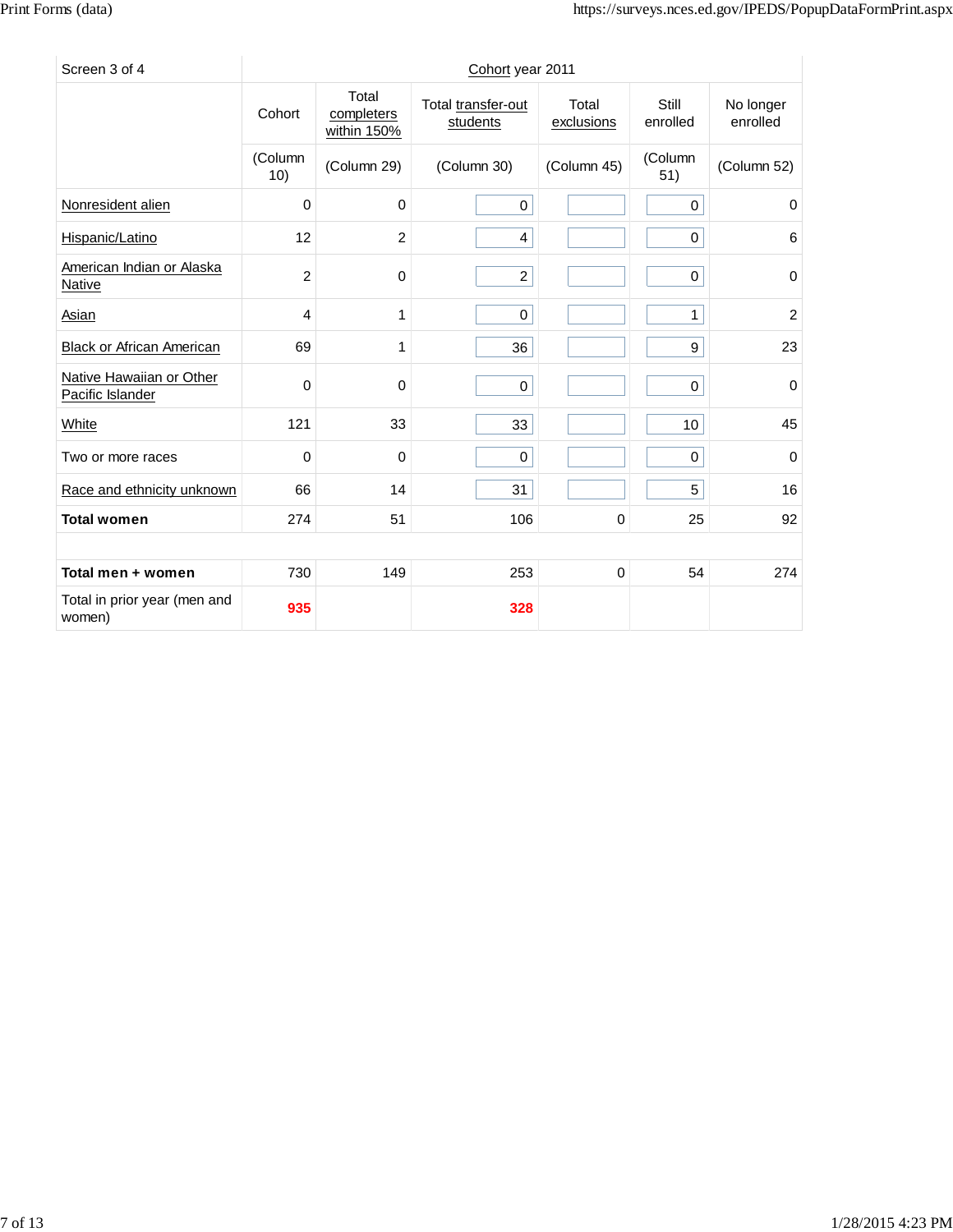#### **Graduation Rates - Completers within 100%**

- In the columns below, report the status of those students in the 2011 cohort of full-time, first-time degree/certificate-seeking undergraduate students who completed their program within 100% of normal time to completion.
- Those who completed their program within 100% of normal time should be reported in either Column 55 or 56, depending on the length of the program completed.

| Screen 4<br>of 4     | Cohort year 2011  |                   |                                                                                         |                                                                                         |                                                       |  |  |
|----------------------|-------------------|-------------------|-----------------------------------------------------------------------------------------|-----------------------------------------------------------------------------------------|-------------------------------------------------------|--|--|
|                      |                   |                   | Cohort students who completed their program within<br>100% of normal time to completion |                                                                                         |                                                       |  |  |
|                      | Revised<br>cohort | <b>Exclusions</b> | Completers of<br>programs of less than 2<br>academic yrs (or<br>equivalent)             | Completers of programs of<br>at least 2 but less than 4<br>academic yrs (or equivalent) | Total completers<br>within 100%<br>$(Column 55 + 56)$ |  |  |
|                      |                   |                   | (Column 55)                                                                             | (Column 56)                                                                             | (Column 57)                                           |  |  |
| Total men<br>+ women | 730               | 0                 | 8                                                                                       | 60                                                                                      | 68                                                    |  |  |

#### **Cohort of full-time, first-time degree/certificate-seeking undergraduate students**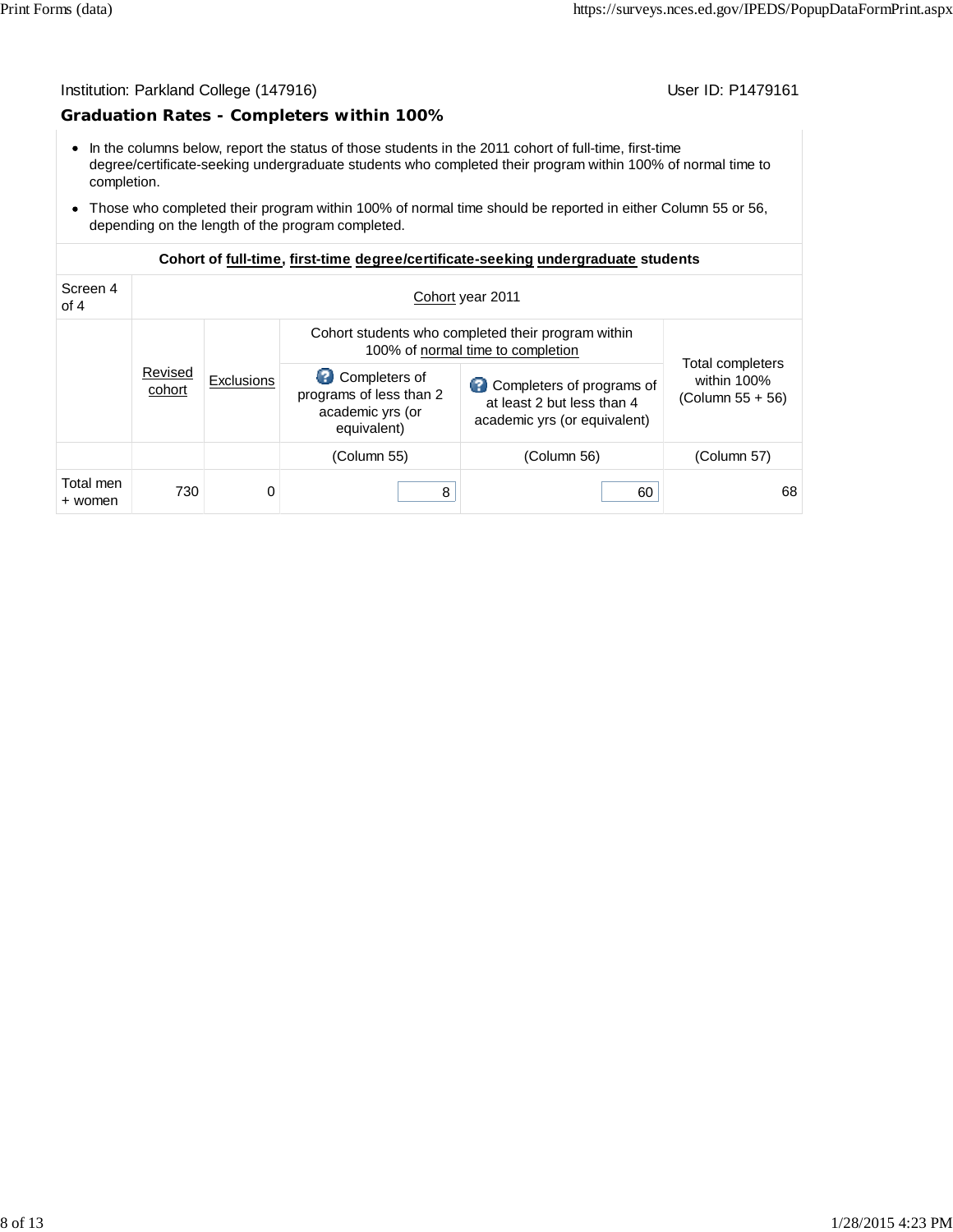#### **Graduation and transfer-out rates**

| Screen 1 of 2<br>Cohort year 2011                             |     |                        |                   |
|---------------------------------------------------------------|-----|------------------------|-------------------|
|                                                               |     | <b>Graduation rate</b> | Transfer-out rate |
| <b>Overall Rates (will be displayed on College Navigator)</b> |     | 20                     | 35                |
| Men<br>21                                                     |     |                        |                   |
| Women                                                         |     | 19                     | 39                |
| Do you wish to provide additional context notes?              |     |                        |                   |
|                                                               | Yes | ⊙                      | No                |
|                                                               |     |                        |                   |

**College Navigator website, and should be written to be understood by students and parents.**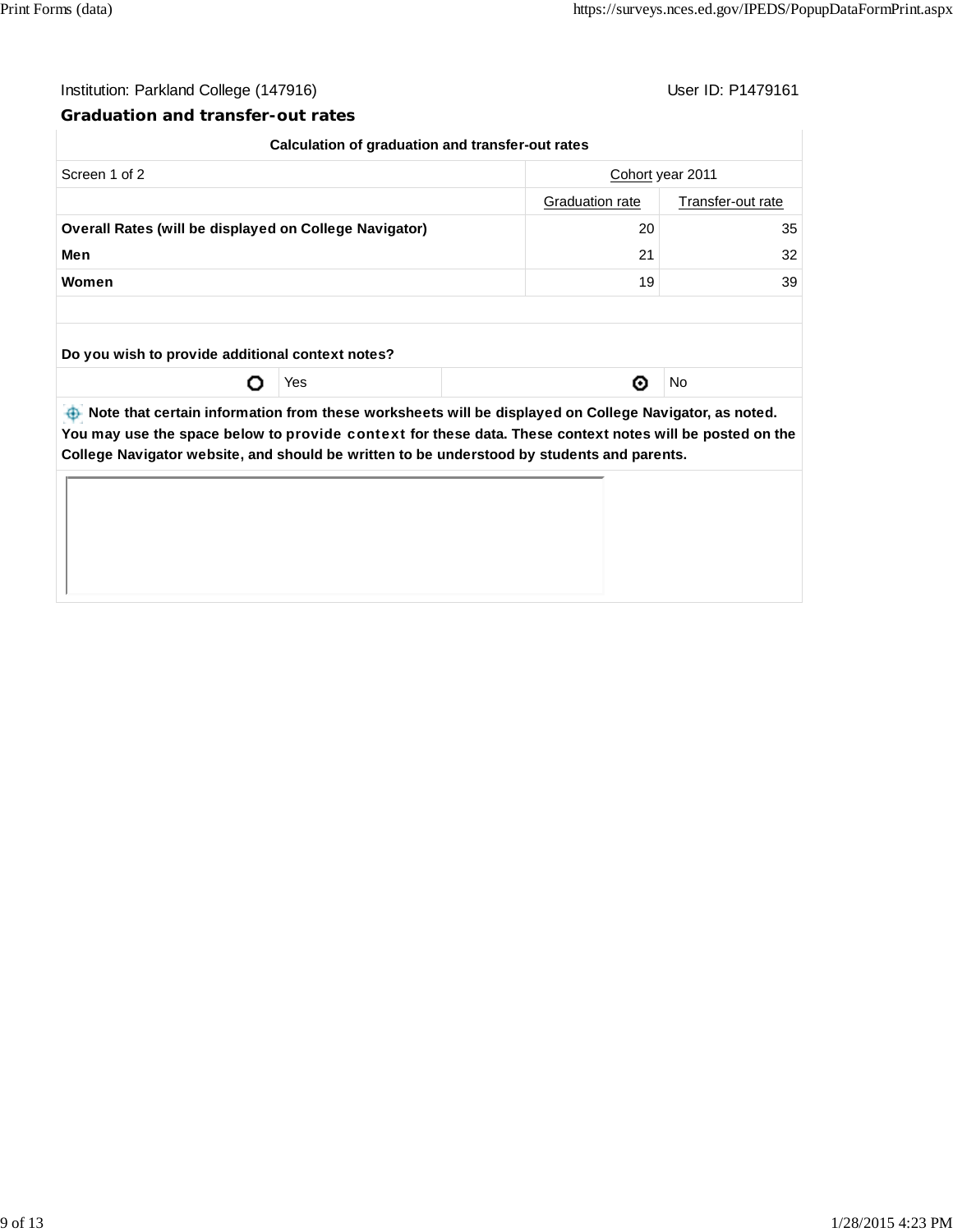## **4-year average rates**

|                                                                                | 4-year average rates |      |      |      |              |
|--------------------------------------------------------------------------------|----------------------|------|------|------|--------------|
| Screen 2 of 2                                                                  |                      |      |      |      |              |
| Men                                                                            |                      |      |      |      |              |
|                                                                                | 2008                 | 2009 | 2010 | 2011 | 4-year Total |
| Adjusted cohort                                                                | 497                  | 578  | 566  | 456  | 2,097        |
| Total completers within 150%                                                   | 89                   | 78   | 84   | 98   | 349          |
| Total transfer-out students                                                    | 164                  | 192  | 200  | 147  | 703          |
|                                                                                |                      |      |      |      |              |
| Women                                                                          |                      |      |      |      |              |
|                                                                                | 2008                 | 2009 | 2010 | 2011 | 4-year Total |
| Adjusted cohort                                                                | 334                  | 306  | 369  | 274  | 1,283        |
| Total completers within 150%                                                   | 74                   | 69   | 68   | 51   | 262          |
| Total transfer-out students                                                    | 116                  | 98   | 128  | 106  | 448          |
|                                                                                |                      |      |      |      |              |
| Total (men and women)                                                          |                      |      |      |      |              |
|                                                                                | 2008                 | 2009 | 2010 | 2011 | 4-year Total |
| Adjusted cohort                                                                | 831                  | 884  | 935  | 730  | 3,380        |
| Total completers within 150%                                                   | 163                  | 147  | 152  | 149  | 611          |
| Total transfer-out students                                                    | 280                  | 290  | 328  | 253  | 1,151        |
|                                                                                |                      |      |      |      |              |
| 4-year average Student Right-to-Know Completion or Graduation Rate Calculation |                      |      |      |      | 18           |
| (Total Completers within 150% / Adjusted Cohort)                               |                      |      |      |      |              |
|                                                                                |                      |      |      |      |              |
| 4-year average Student Right-to-Know Transfer-out Rate Calculation             |                      |      |      |      | 34           |
| (Total Transfer-out Students / Adjusted Cohort)                                |                      |      |      |      |              |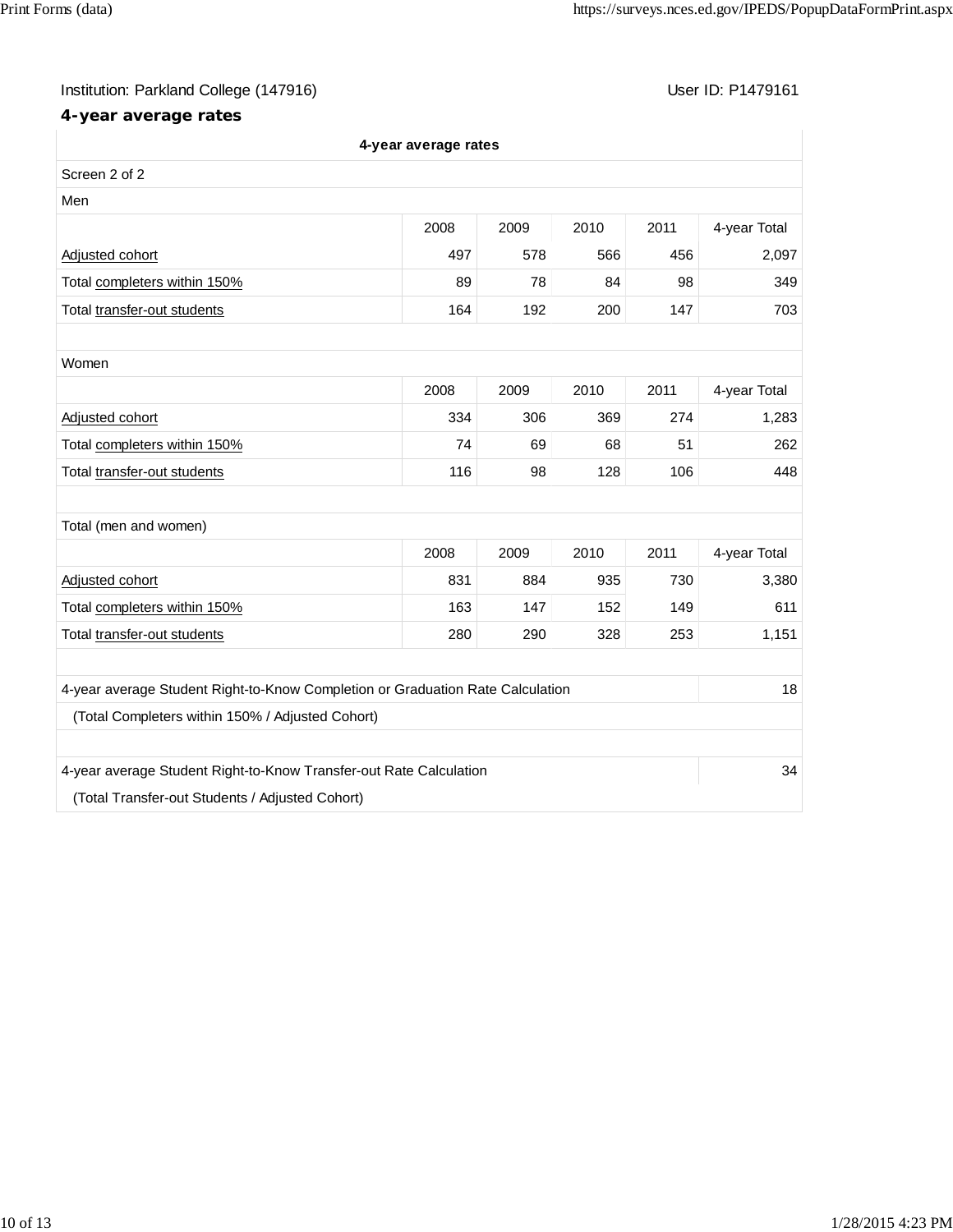## **Prepared by**

|            | This survey component was prepared by:                                                                                                                                                                                                                                                                                                                                |   |                          |   |                   |
|------------|-----------------------------------------------------------------------------------------------------------------------------------------------------------------------------------------------------------------------------------------------------------------------------------------------------------------------------------------------------------------------|---|--------------------------|---|-------------------|
| ⊙          | Keyholder                                                                                                                                                                                                                                                                                                                                                             | Ω | <b>SFA Contact</b>       | Ω | <b>HR Contact</b> |
| റ          | <b>Finance Contact</b>                                                                                                                                                                                                                                                                                                                                                | Ω | Academic Library Contact | O | Other             |
| Name:      | <b>Brian Counter</b>                                                                                                                                                                                                                                                                                                                                                  |   |                          |   |                   |
| Email:     | bcounter@parkland.edu                                                                                                                                                                                                                                                                                                                                                 |   |                          |   |                   |
| component? |                                                                                                                                                                                                                                                                                                                                                                       |   |                          |   |                   |
|            |                                                                                                                                                                                                                                                                                                                                                                       |   |                          |   |                   |
|            | The name of the preparer is being collected so that we can follow up with the appropriate person in the event that there<br>are questions concerning the data. The Keyholder will be copied on all email correspondence to other preparers.                                                                                                                           |   |                          |   |                   |
| System.    | The time it took to prepare this component is being collected so that we can continue to improve our estimate of the<br>reporting burden associated with IPEDS. Please include in your estimate the time it took for you to review instructions,<br>query and search data sources, complete and review the component, and submit the data through the Data Collection |   |                          |   |                   |
|            | Thank you for your assistance.                                                                                                                                                                                                                                                                                                                                        |   |                          |   |                   |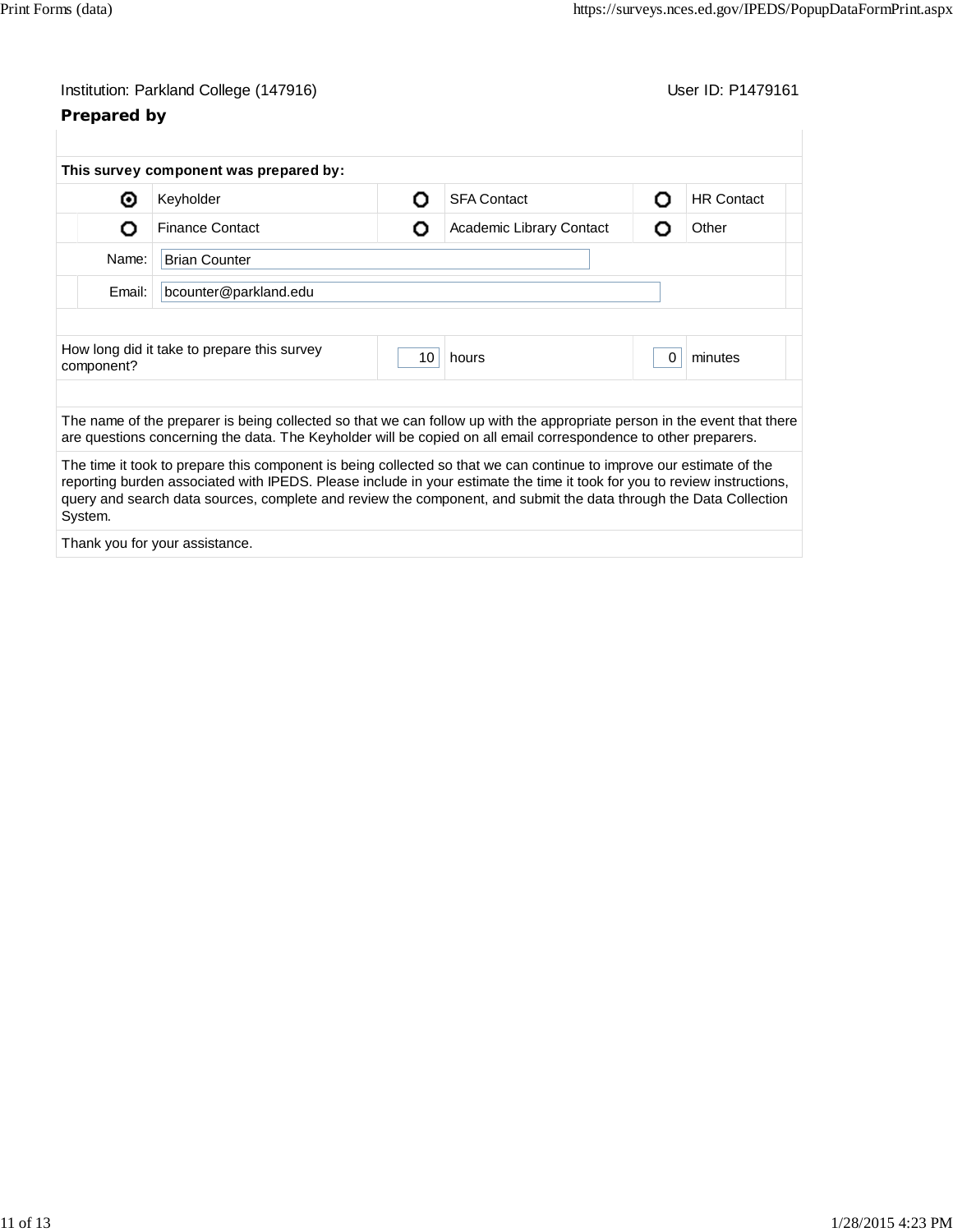### **Summary**

## **2014 IPEDS Graduation Rate Component Data Summary**

IPEDS collects important information regarding your institution. All data reported in IPEDS survey components become available in the IPEDS Data Center and appear as aggregated data in various Department of Education reports. Additionally, some of the reported data appears specifically for your institution through the College Navigator website and is included in your institution's Data Feedback Report (DFR). The purpose of this summary is to provide you an opportunity to view some of the data that, when accepted through the IPEDS quality control process, will appear on the College Navigator website and/or your DFR. College Navigator is updated approximately three months after the data collection period closes and Data Feedback Reports will be available through the **Data Center** and sent to your institution's CEO in November 2015.

Please review your data for accuracy. If you have questions about the data displayed below after reviewing the data reported on the survey screens, please contact the IPEDS Help Desk at: 1-877-225-2568 or ipedshelp@rti.org.

| <b>Overall Graduation Rate</b>                           |     |  |  |  |
|----------------------------------------------------------|-----|--|--|--|
| <b>Graduation Rate</b>                                   | 20% |  |  |  |
| Total number of students in the Adjusted Cohort          | 730 |  |  |  |
| Total number of completers within 150% of normal<br>time | 149 |  |  |  |

| <b>Overall Transfer-out Rate</b>                            |     |
|-------------------------------------------------------------|-----|
| Transfer-out Rate                                           | 35% |
| Total number of students in the Adjusted Cohort             | 730 |
| Total number of transfers-out within 150% of<br>normal time | 253 |